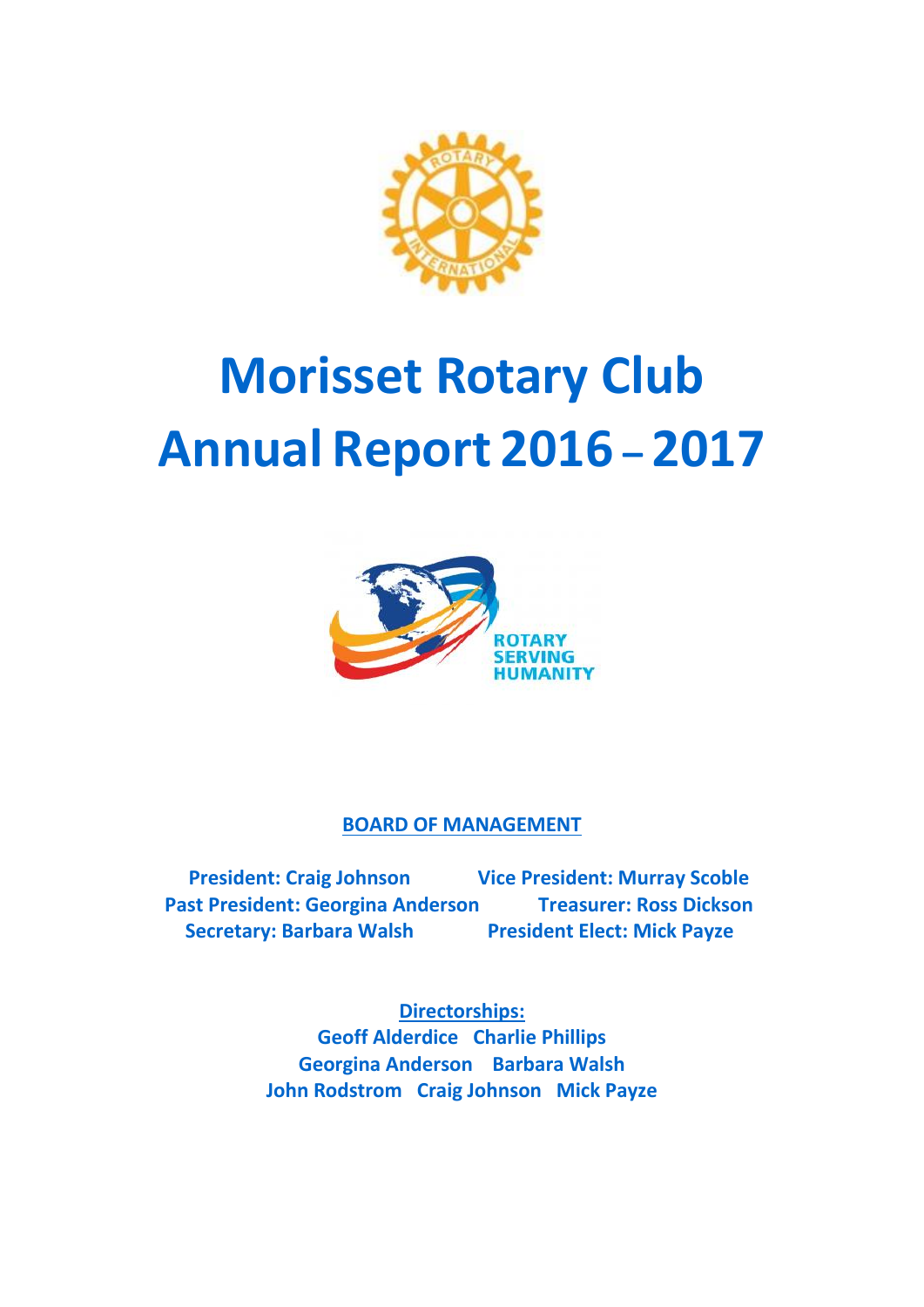#### **PRESIDENT'S REPORT 2016-17**

Morisset Rotary's 2016-17 year was well positioned on the strong foundations of former years as we celebrated our  $50<sup>th</sup>$  year of active engagement with local community & international programmes. Immediate Past President Georgina Anderson had set a high standard for this year's President and Board of Directors. Her skills, enthusiasm & hard work set the club on a new youthful, vibrant path which we've done our best to continue.

The club has continued to develop its own unique, modern signature of the Rotary brand which pays respect historically, but anchors the club's culture and content in the present. In the past year the club's ethos has continued to develop with a larger number of new or transferring members & with two younger people taking on full membership status. The introduction of our Young Member Support Programme has given other members the opportunity to "pay it forward" by helping to fund Young Member's fees. Our fundamental strategy is to draw more young people into the club's modern culture. This creates the twin benefits of providing them with opportunities to develop skills in a nurturing environment while also helping our members to appreciate the value of their input & to learn ways to sustain their interest. The future of the club is in great hands as a result.

Our already special relationship with Morisset High School was developed even further by the introduction of an in house curriculum based ShelterBox Project (including a sleep-out). This added to our existing list of programmes such as student catered dinners, senior scholarships & other awards. Planning to establish a school Interact Club is under way with the Principal's valued support & facilitation. Our relationship continued with many other local schools via the Science and Engineering Challenge & Discovery Days. Attendees from RYLA & RYPEN impressed us with their reports. The club's participation in PCYC's movie making venture will be interesting viewing when it hits the big screen. Youth Exchange students provided some special moments with our incoming exchange students from Hungary & Brazil & our outgoing student to Austria. We look forward to welcoming a young lady from France for the coming year.

The club tackled some substantial fundraising projects to mark its  $50<sup>th</sup>$  year. Among them were numerous port raffles/auctions for various causes & the sale of the #joinrotary teeshirts infiltrating many conferences & meetings. A Signature 50th Anniversary wine drive was popular. Young members gained experience organizing a movie night fund raiser & sowed the seeds for the development of another meaningful overseas aid project for the future. Our support of the Timor Leste Farm Development project continued with self sufficiency almost in sight. Notably, an unexpected late request came in to manage the Southlakes Christmas Spectacular. The team rallied behind some great project management by our President Elect Mick Payze. This called for seeking engagement & sponsorship from the local business community. The culmination of another successful Christmas trailer raffle highlighted the event for the excited winners.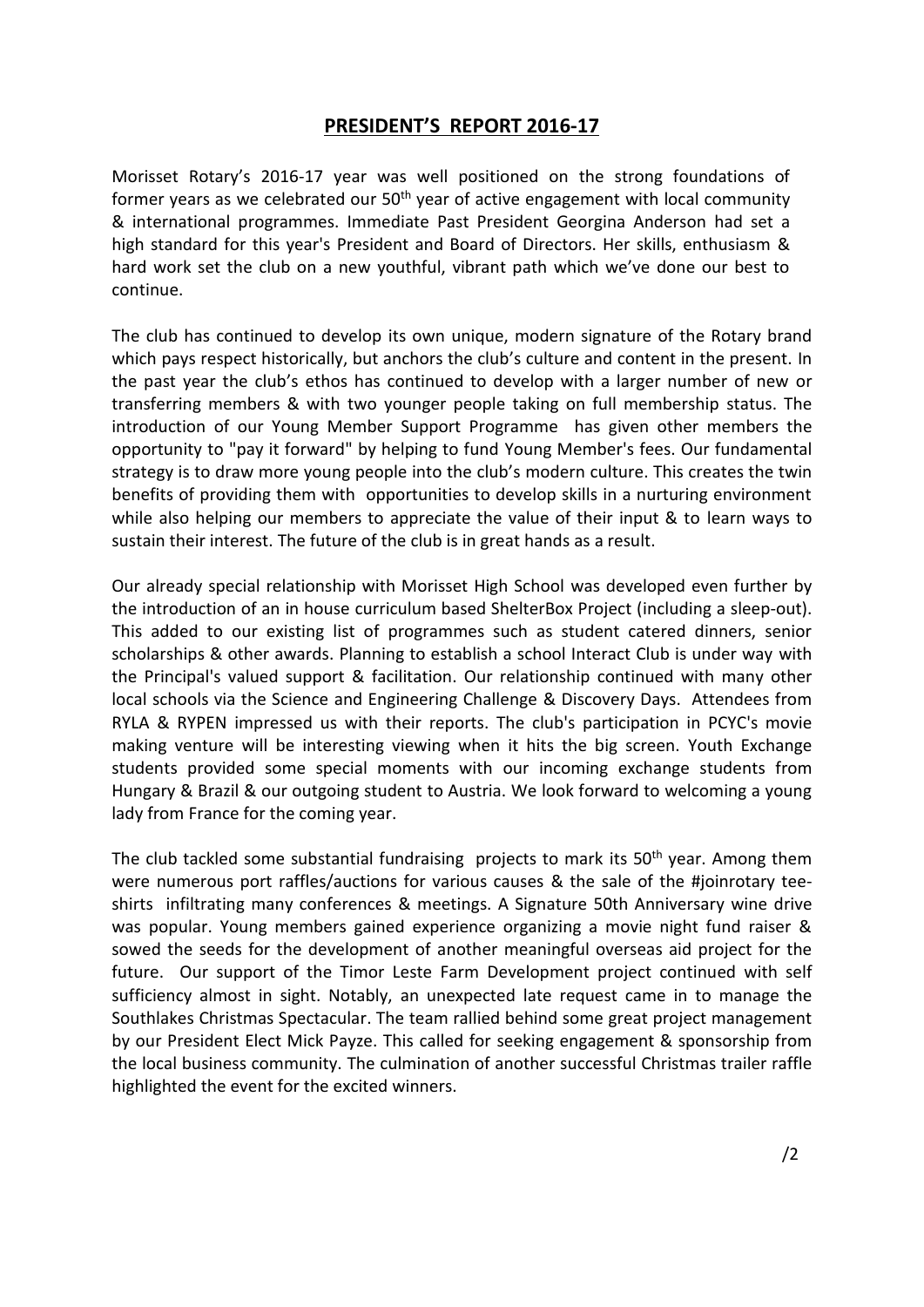Our 50<sup>th</sup> year anniversary has provided the opportunity to remember & to pay respect to what had gone before along with our resolve to continue our commitment to the future. It was truly wonderful to see so many past & present Exchange Students, Members, Friends & former Presidents attend the Nameless Bay Morning Tea held at the Morisset Hospital Recreation Hall. Some 50 years earlier, in February 1967, a group of people came together at that very hall to exchange ideas, form meaningful, lifelong friendships & give back to their community as a Rotary Club. The morning tea recognized that although some of the club's customs had changed the goals were still the same. During the morning we took the opportunity to celebrate a long list of people who had challenged, developed & defined support, leadership & spirit in our community over the years.

We continued embracing technology this year & it's great to see everyone feeling more comfortable with most of it. The club now supports 3 web sites - main club, Westlake Tidings community/sponsors & #joinrotary Tee-shirt. As well, we run two Facebook pages the club & #joinrotary Tee-shirt. We've also added a mobile phone App to keep us in the community's eye. Google-Drive has seen good use as a communication tool & the newly adopted App based payment system has helped greatly with mobile tee-shirt sales.

Morisset Rotary Club is a product of the people who support it - friends, members, partners, families, community and Rotary colleagues. I'm very proud of the way that everyone went about business in 2017. It's been very satisfying to see so many people focus & push in a single direction. Gratitude & congratulations to you all & further recognition to Paul Harris recipients of 2016-17 Ross Dickson, Barbara Walsh & Charlie Phillips.

Thank you to the 2016-17 Board of Directors for their tireless efforts & contribution. It's always a pleasure doing business with you all. Best wishes to President Elect Mick Payze for the 2017-18 year. Your strength of focus & enthusiasm will ensure a successful new year.

**CRAIG JOHNSON PRESIDENT**

**~~~~~~~~~~~~**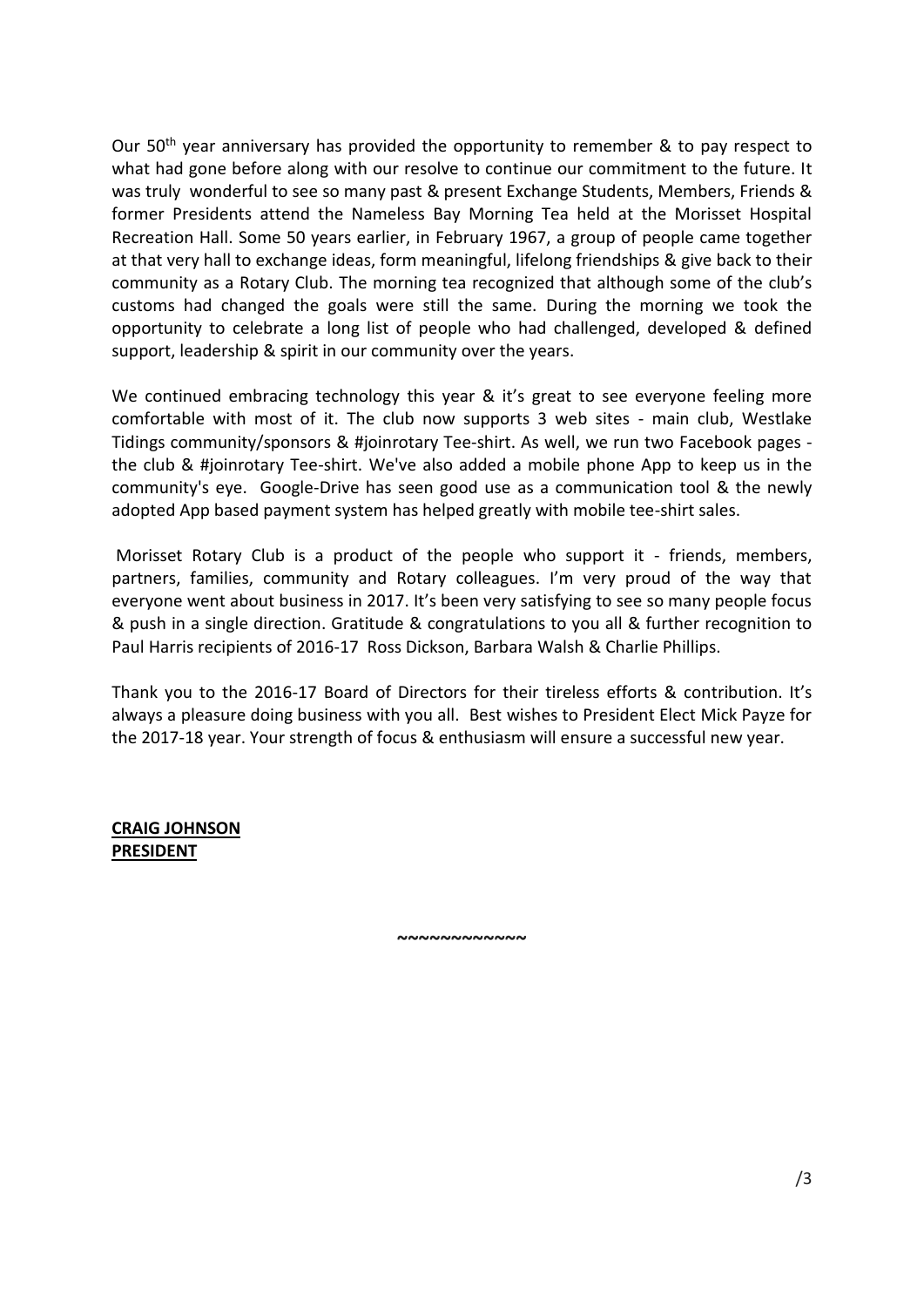## **PROJECT REPORT**

**Christmas Trailer Raffle:** This continues to be our primary fundraiser. Thanks to generous donations from local businesses and individuals the major prizes were of excellent quality. An outstanding effort from members & Friends of Rotary ensured the success of the event.

**Southlakes Christmas Spectacular**: Southlakes Business Chamber & Community Alliance (SBCCA) passed this event to Rotary for 2017. Mick Payze ran the project & gained the corporate funding which was key to the project's success. Rosmairi Dawson ably assisted in the co-ordination.

**50th Anniversary Morning Tea:** Our 50<sup>th</sup> year of service was celebrated with a morning tea at the Morisset Hospital Recreation Hall. Thanks to Hunter & New England Health we were able to use the venue of the club's first meeting 50 years ago. It was a wonderful day of reacquaintance and fellowship attended by old & current members & alumni.

**Loop the Lake:** The club annually supports this bicycle event. Members & friends manned the muffin stop in Morisset & various roadside check points for more than 1200 cyclists on the day. Running the event is shared by clubs around the shores of Lake Macquarie.

**50th Signature Wine Drive:** A most enthusiastic and committed committee of members sold specially labelled wine for our 50th anniversary. It resulted in good profit for the club & many satisfied consumers.

**Port Collection**: We gratefully acknowledge the donation of a vintage port collection from a deceased estate. This has allowed us to do significant fund raising by raffle or auction in conjunction with local clubs & at District Conferences.

**Movie Night:** Our Younger members identified ShelterBox to support for their movie night fundraiser. More than \$850 was raised. Through their involvement these young people gained confidence in event planning skills & earned funds in the process.

**Super Bicycle Count Days:** Members who volunteered to participate in several of these mornings raised funds for the club account and took the opportunity to watch the world go by on bicycles.

**#JoinRotary Tee Shirt Initiative:** Our #joinrotary tee shirt initiative has grown as a fundraiser for the club as it promotes membership for the organization. In the process the committee learned much about logistics, marketing & sales initiatives at a number of Rotary club & district events.

**~~~~~~~~~~~~**

**Craig Johnson Director**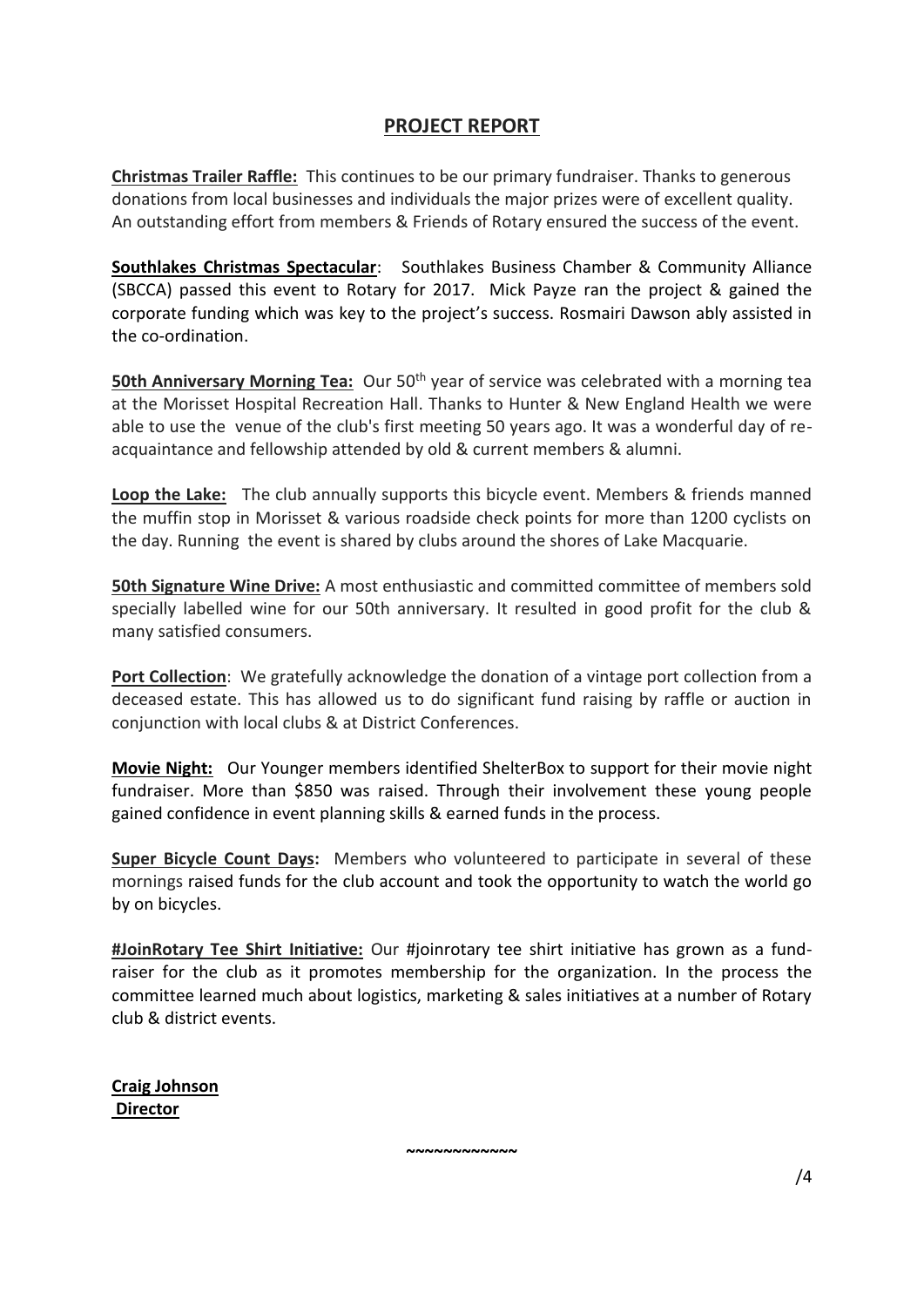# **FUND RAISING REPORT 2016-17**

**Rotary Park Entrance Reconstruction:** An application was made to the NSW Government for a grant of \$5,000 towards the expense of re-building the entrance way to the park which has become damaged following some subsidence in the area. The application was unsuccessful & the damage remains for the time being.

**Funding for the 2016 Southlake Christmas Spectacular:** Following the unfortunate withdrawal of the Southlake Business and Community Alliance from the running of this event the Club felt bound to run it themselves. The event was then supported by a wider array of local businesses than previously, bringing in A\$11,627. These supporters included:

- South Lake Business & Community Council;
- Centennial Coal;
- Eraring Energy;
- Lawsons Real Estate;
- Morisset Country Club;
- Lake Macquarie Hotel;
- Hello world Morisset;
- Mortgage Choice; and
- Lake Macquarie City Council

Unfortunately, the latter choose to reduce its support from previous years and but for the seeding one-off finance provided by SBCCA, the event would have run at a small loss.

A decision has already been made to decline to run the Morisset Spectacular event for Christmas 2017 but rather to support the Wangi Wangi Lions Christmas event.

**~~~~~~~~~~~~**

#### **MICK PAYZE DIRECTOR**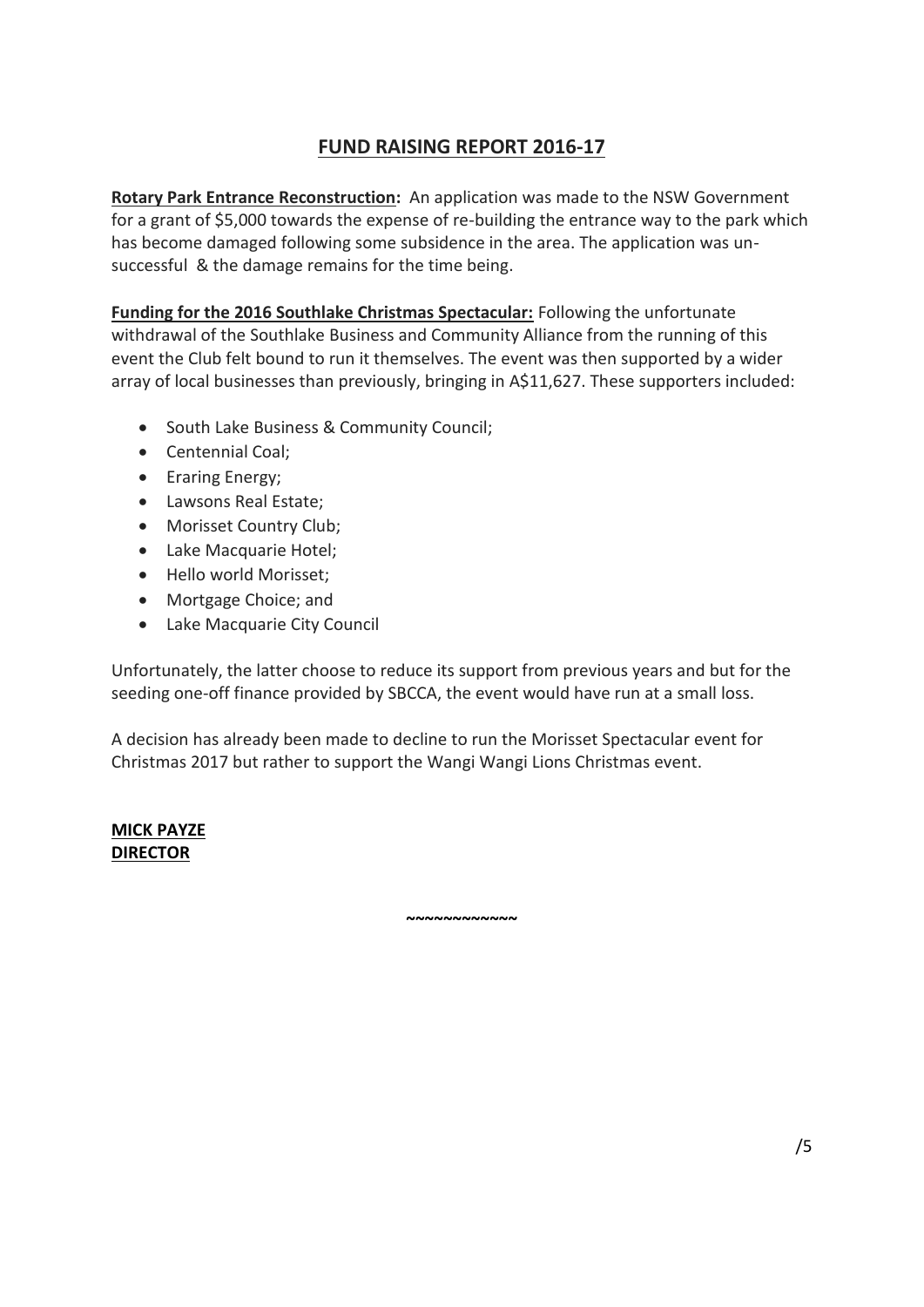# **PUBLIC RELATIONS REPORT 2016-17**

In recognizing the value of Rotary brand awareness and also the complexities & opportunities created by social media, we trialed a new Directorship of Public Relations. Rotary has traditionally relied on word of mouth and interpersonal relationships to promote what we do & who we are. It is apparent by the downward trend of membership in western countries that this no longer reaches potential younger members.

**Social Media**: In becoming very proactive by embracing social media, we operate and maintain two Facebook pages (Morisset Rotary & #joinRotary) & three web pages (Morisset Rotary, Westlake Tidings & #joinRotary). We also contribute to the twitter feed of #joinRotary. These avenues target different populations but all have the same aim of promoting Morisset Rotary & the activities we are involved in. Social media will play an increasingly important role in our club in the coming years & it is important we bring all members along into this medium.

**Print Media:** Access to the local Lakes Mail has become more complex since it now covers a far greater region with less capacity for them to accept and print our stories in a timely manner. We are moving more towards the local bulletins with some success.

**Photography:** This year we invited photography students at Morisset High School to take professional photos for us at key events. As well as providing young people with opportunities to practice their craft it enabled us to have print quality photos to publish.

**Business Cards:** Having developed business cards which have a professional look, they allow members to leave their contact details with prospective members.

**#joinRotary Tee -Shirts:** Our most successful form of communication this year has been the use of the bright and bold #joinRotary tee-shirts which present a vibrant, youthful image of Rotary in the community. New sales opportunities are continually being sought. Challenges remain for 2017/18 to keep the word of Rotary as the premier service club in the community. With large new areas of housing development opening up in the area we are well placed to take advantage of this.

**~~~~~~~~~~~~**

**GEORGINA ANDERSON DIRECTOR**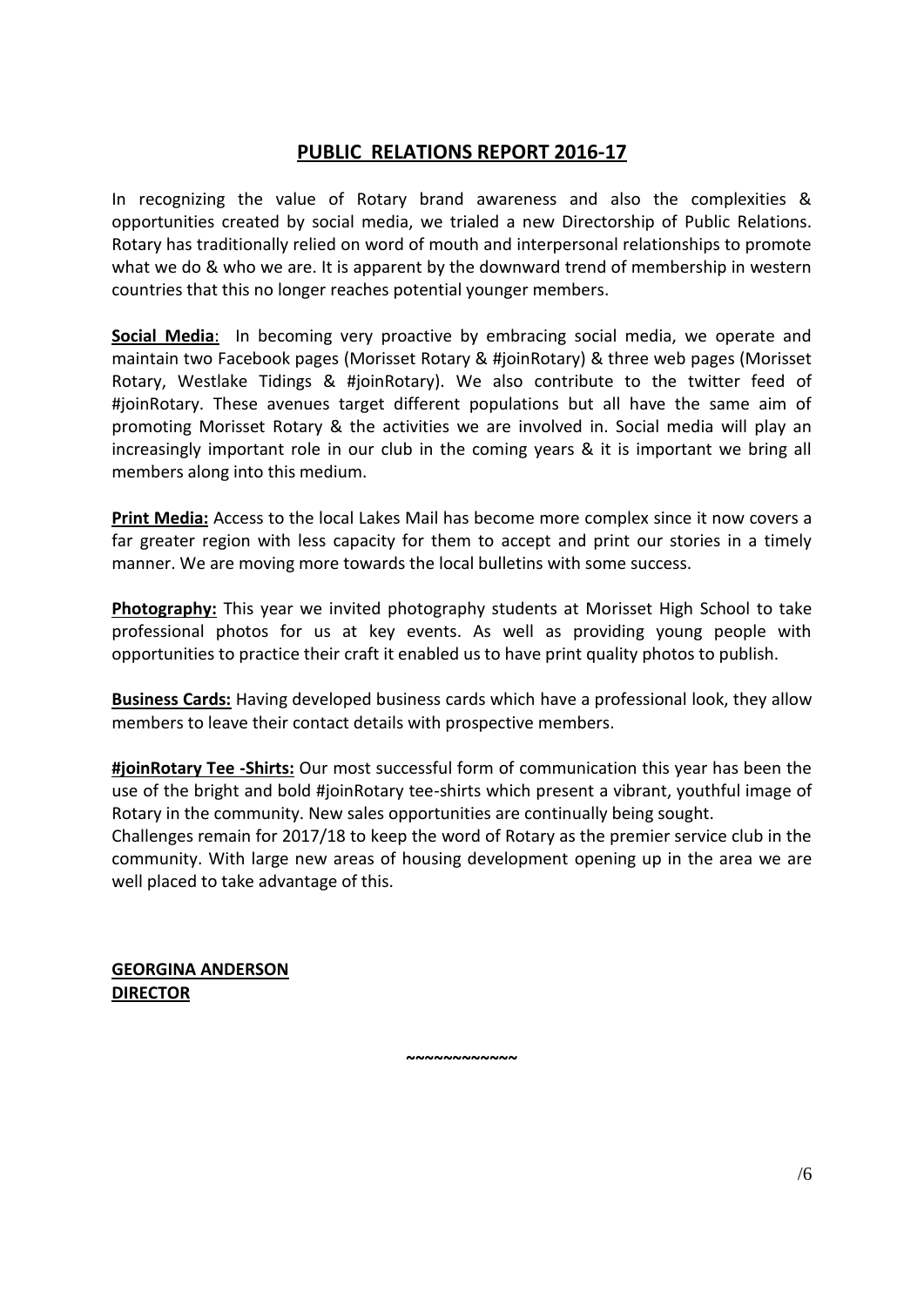### **COMMUNITY/INTERNATIONAL REPORT**

This has been an exciting year both in terms of our community connections & our relationship with international programmes. Our 50th anniversary year brought the opportunity to celebrate with others in the community along with past members & past exchange students. Many of these people remain connected to the Morisset area.

**LOCAL PROJECTS:** Support was given to the PCYC for their film making event. Together with supporting primary schools & Morisset High it gave us a focus on young people (see Youth Report). The formation of a new Probus club is being researched & this has also brought us into close contact with the local community. At a national level Australian Rotary Health Research with its particular interest in Mental Health Research receives an annual donation.

**INTERNATIONAL PROJECTS:** The club always makes significant annual contributions to the Rotary Foundation & PolioPlus. We also support ShelterBox, ROMAC, Interplast & RAWCS annually. There are also two very different international projects on our books:

**Timor Leste - Tibar:** Previously the club had assisted Timor Leste with financial support via other clubs' projects there. Two years ago, through personal contact with Dili Rotarians in the RAWCS office there, we adopted our own project - assisting to establish a model farm at Tibar. Produce from the farm will make two orphanages self sufficient for produce with excess being sold & money reinvested in the project. Employment for local people is part of the plan which will demonstrate a model for maximising production on smaller land holdings. Other villages will be able to visit & learn more about cultivation & nutrition. With the help of a District Grant, individual donations & our club's contribution the project has progressed during the year. Our support will continue for 2017-18 when we expect the farm to become self sustaining & can then cast our eyes to other needs in the area.

**Tanzania - Morogoro**: At the instigation of one of our new & youngest members, one of the most exciting aspects of this year has been the plan to formulate the Morogoro Health Project. Funding for the various stages of the project will be accessed via grants from Rotary International programmes. Its main goal is to assist a range of health workers to better manage local health problems through education, disease prevention & community development. Renovation of the paediatric ward & updating medical equipment is planned to reduce mortality rates & length of patient stay. This has been a time of learning & gaining greater exposure to the workings of Rotary Global Grant programmes. It has opened avenues to liaise with other experienced Rotarians from whom we can learn. Development of this health project will provide the framework for the advancement of a number of truly exciting and rewarding projects in the years ahead.

**~~~~~~~~~~**

**KERRY MORRISSEY DIRECTOR** 

/7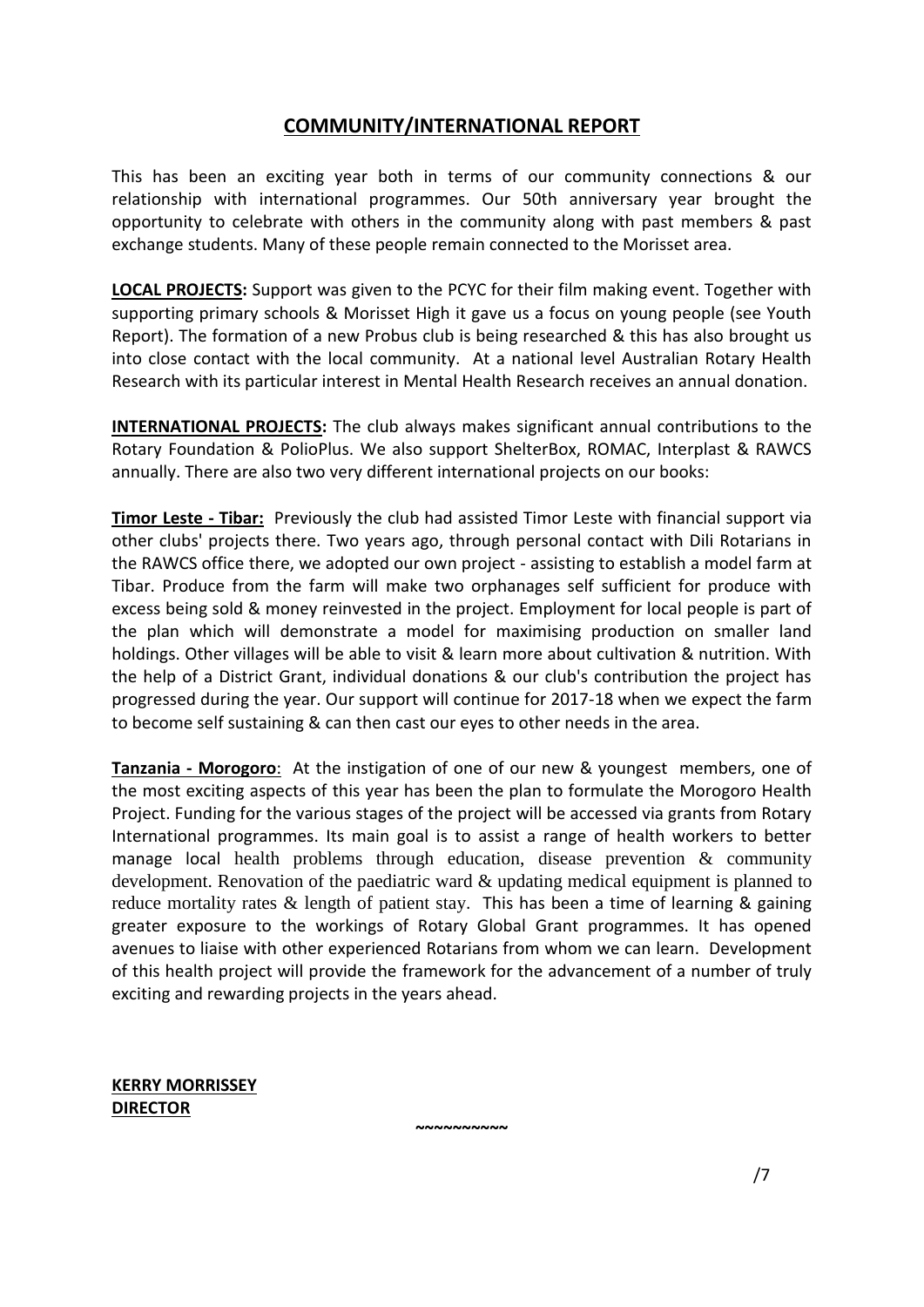## **YOUTH SERVICES REPORT**

**PRIMARY SCHOOLS:** Annual "Community Service " book awards were presented to ten local primary schools by club members at annual award ceremonies.

**MORISSET HIGH SCHOOL**: Our very strong working relationship with the school is based on Hospitality Class dinners & four senior scholarships. The scholarship students come from disadvantaged families & are supported through our school based mentoring programme. Annual Community Service Awards were provided for the four junior years.

**Shelter Box:** A new development was the introduction of a ShelterBox study unit. Students began their research with inspection of an erected ShelterBox & the opportunity to camp in it overnight in the school grounds. They also raised funds to purchase a ShelterBox. This programme is being developed as an annual feature at the school.

**Interact:** There is strong interest from school staff in forming an Interact Club. With a very keen Principal, the Youth team is hopeful it will be up and running in term 3 this year.

**RYPEN:** Our RYPEN student impressed us when she spoke to the club about her new awareness from the camp experiences.

**DISCOVERY DAY/SCIENCE & ENGINEERING CHALLENGE:** A successful 2-day Primary school Discovery Day programme was held with Morisset Rotary providing the BBQ and supervisors, assisted by several Toronto Sunrise members. Planning is underway for this event in the coming Rotary year. Club volunteers also assisted the Science and Engineering Challenge in July.

**POLICE CITIZENS YOUTH CLUB:** Our club continues to support the Morisset PCYC and recently we assisted the Zombie film production day by cooking the BBQ and participating as extras in filming. Some of us will be film stars!!

**RYLA:** We again supported a young person to attend RYLA. It is always pleasing to hear about the exciting experiences of the participants, resulting in a more positive & balanced attitude to their future.

**YOUTH EXCHANGE PROGRAMMME:** We sponsored a young man from Brazil for six months & also enjoyed the exchange visit of a young lady from Hungary who spent a very successful year with our club. It's been exciting to learn that our outbound student will depart in January 2018 for a year in Switzerland. In July we will welcome a young lady from France who will be our inbound student for 2017-18

**WWCC:** The club maintains & updates its Working With Children Clearance Register which is operated by our Child Protection Officer.

## **JOHN RODSTROM/BARBARA WALSH DIRECTORS**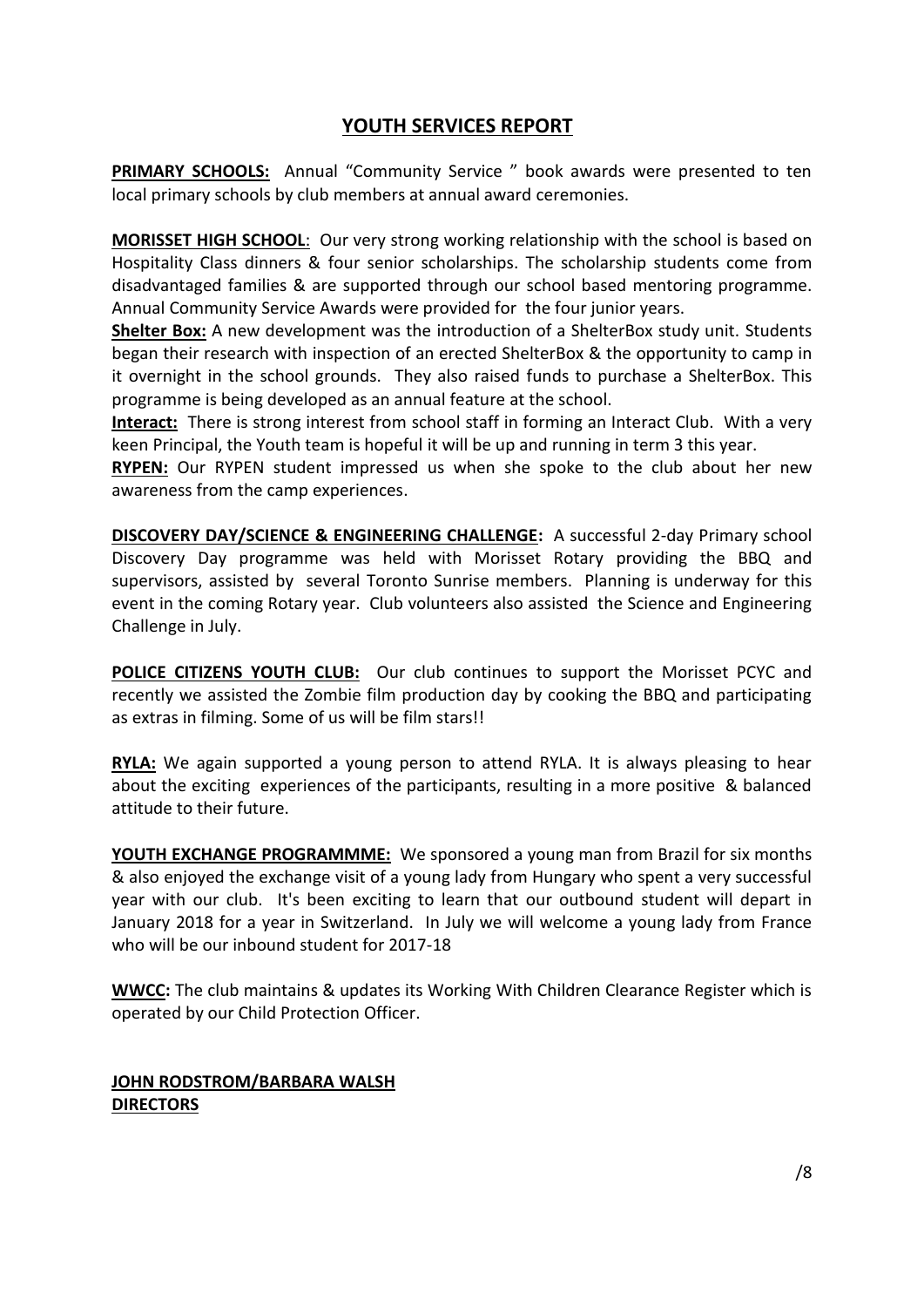## **FELLOWSHIP REPORT 2016-17**

Club fellowship has continued to play an important role in maintaining a great team spirit within the club. Partners, Friends of Rotary & other guests have been encouraged to join in our activities. So harmony within the club is at a high level.

**Nameless Bay Morning Tea** To celebrate the 50<sup>th</sup> anniversary of the foundation of the club a morning tea was held at the Morisset Hospital Recreation Hall where the club had first met 50 years ago. It was a successful event when many past Morisset Rotarians, club alumni & friends of Morisset Rotary were able to renew acquaintances & see how the club had developed.

**5 th Week Fellowship** As has been the custom of the club where there is a 5th meeting day within the month it has been used as a social night, usually at a restaurant. The evenings have always been enjoyable & friendly.

**Morisset High School Dinner** Once again the club organized these dinners. With a new commercial kitchen they can now be held in the school's own hall with delicious food prepared by the senior hospitality classes. The evenings are always a great success & the students do an exemplary job in the food preparation & catering.

**Movie Night** A movie night was organized by the young associates of the club to raise money for ShelterBox. Once again this was a great night out and resulted in the purchase of a ShelterBox.

**District Conference** Dubbo was the venue for the district conference which was well attended by club members. Fellowship activities played a great part in the club members enjoyment.

**Relay For Life** To support the Cancer Council of Australia the club entered a team in the Relay For Life.

**Other Events** Over the past year members have taken the opportunity to attend a number of other fund raising groups' events including the Stilling Street Singers' annual concert (supporting the Nicholas Trust Foundation), Catalina Players (supporters of many local charities) & the annual performance of the Newcastle University Choir. A guided inspection of the new Morisset Police station was also arranged. Our Members have had the chance of fellowship at numerous club service events & have invited other interested people to hear a range of guest speakers at club meetings.

**~~~~~~~~~~~~**

#### **CHARLIE PHILLIPS DIRECTOR**